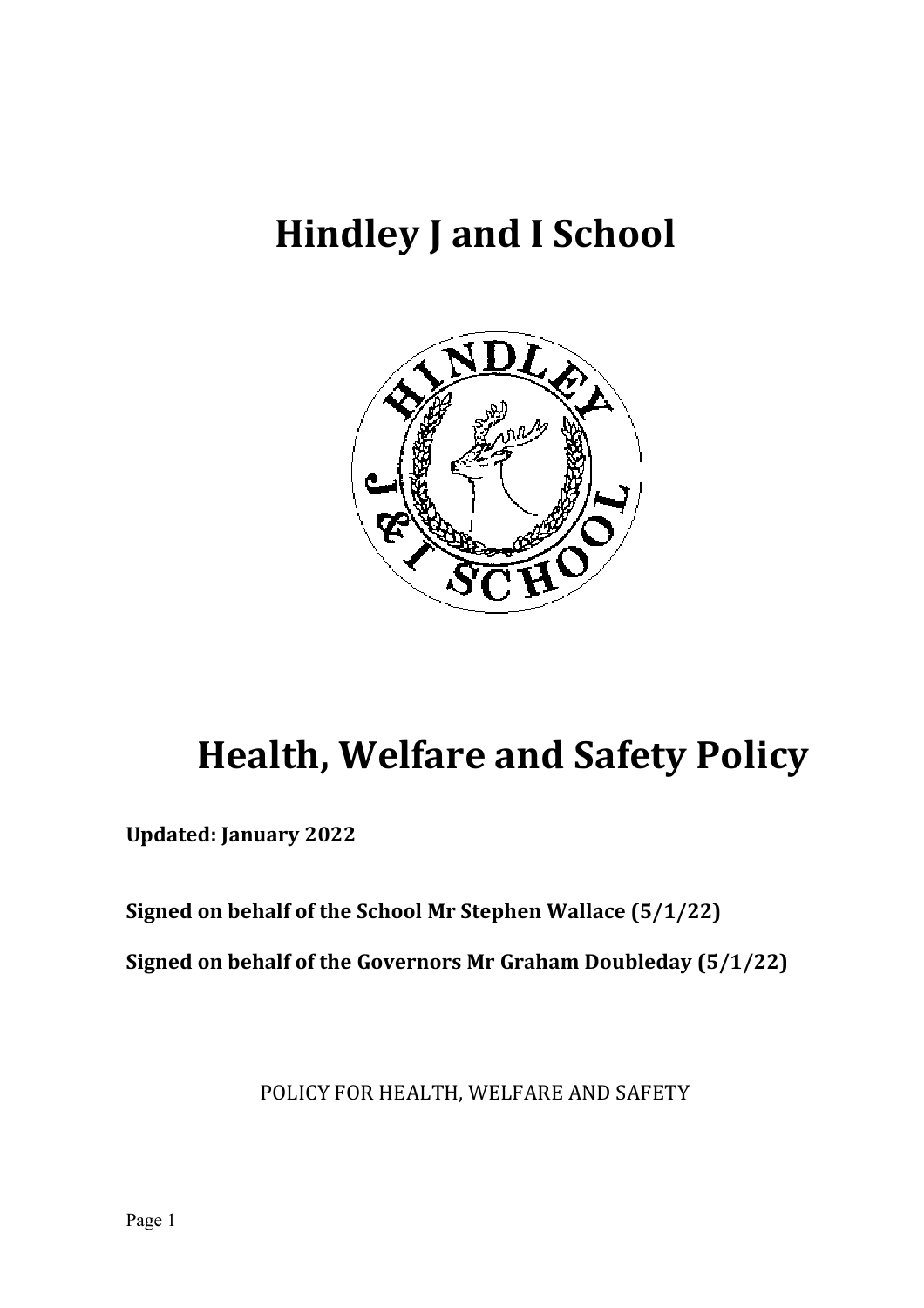#### Index

Introduction (1)

The School Curriculum (2)

Statutory Compliance (3)

School Meals (4)

School Uniform (5)

Child Protection (6)

School Security (7)

Auditing (8)

Safety of Children (9)

CCTV Monitoring (10)

First Aid (11)

Emergency Inhaler kits (12)

Issuing Medicines (13)

Fire Safety (14)

Contractors (15)

Seat Belts (16)

Internet and E Safety (17)

Theft and other criminal acts (18)

Health and Welfare of Staff (19)

Electrical Safety (20)

Playground Equipment (21)

Unsupervised Children (22)

Dogs on Site (23)

Use of Car Park (24)

Out of School Visits (25)

Adverse / Severe Weather Conditions (26)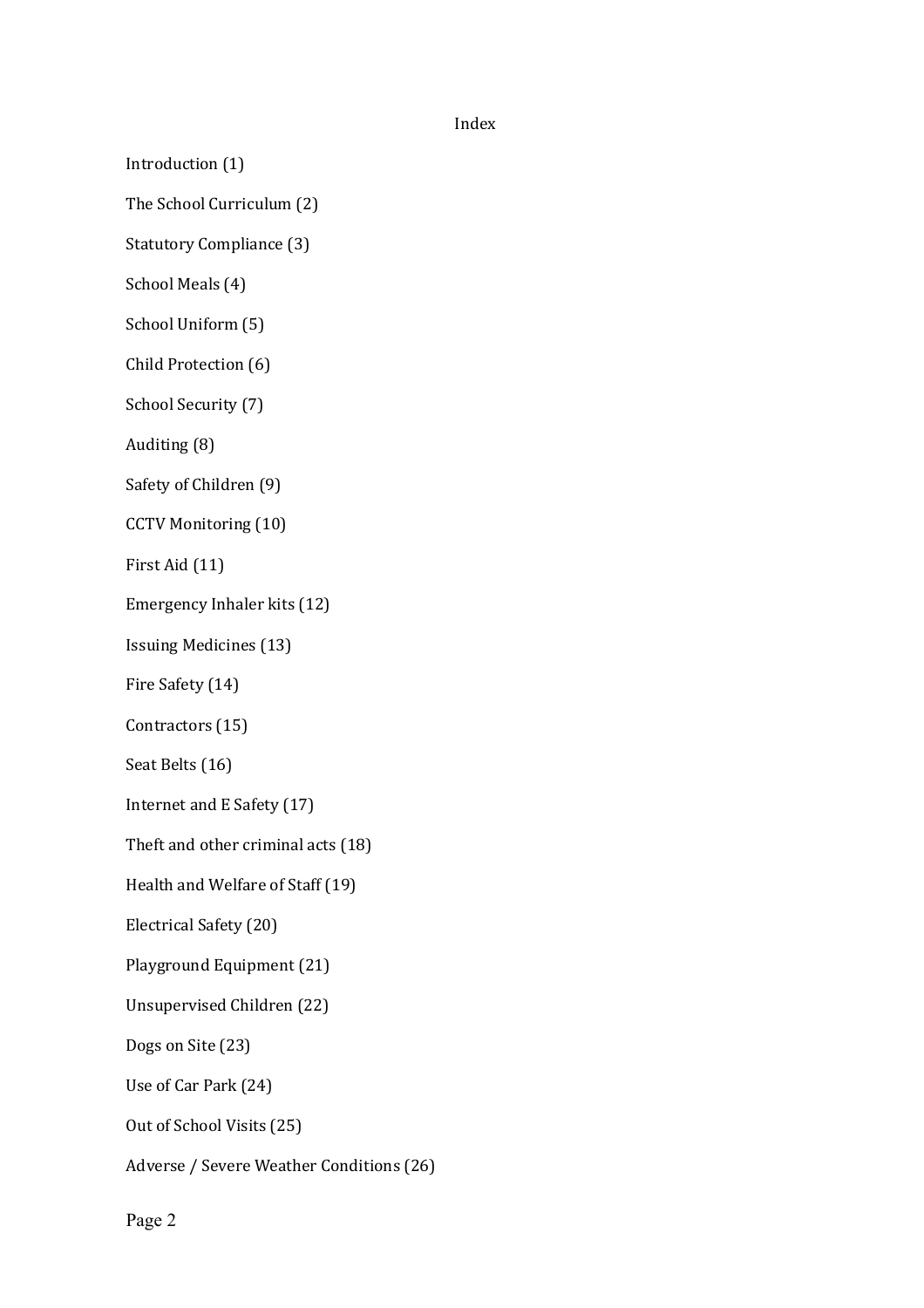Smoking (27)

Monitoring and Review (28)

## **Introduction (1)**

Hindley Junior and Infant school is committed to ensuring the health, safety and welfare of all pupils/staff and others who may be affected by its activities as far as is reasonably practicable.

The school will ensure that health and safety forms a core part of its management arrangements and that hazards are identified and risks assessed. It will also ensure that staff are provided with suitable and sufficient information, instruction, training and supervision in order to be able to perform their duties safely.

The school expects that all staff will co-operate and engage with its health and safety arrangements and to take reasonable care as regards their own health and safety whilst at work, as well as of those who may be affected by their acts.

### **The School Curriculum (2)**

We teach the children about health and safety in order to equip them with the skills, knowledge and understanding that will enable them to live positive, successful and healthy lives. Teachers take every opportunity to educate children in this regard as part of the normal school curriculum.

We teach children respect for their bodies, how to look after themselves, the importance of healthy eating and hygiene, and how to move and play safely in PE. Health and safety issues also arise when we teach care for the environment, and awareness of the dangers of litter. Children receive sex and relationship education in line with the Jigsaw PHSE-C scheme.

We believe that everybody in our school can and should promote everybody else's safety, so we teach children to spot hazards in the classroom and around school, and inform their teacher.

Each class teacher can report a safety issue/concern using a safety form or via email. The form/email is sent to the site manager, who prioritises the issue/concern, gives feedback and puts the issue/concern on the Master Safety Register. The teacher is kept informed throughout the process till the issue/concern is completed. The site manager is responsible for updating the Master Safety Register.

An accident book is in the main school office and all incidents however minor must be recorded.

The Head teacher, or their nominee, will investigate accidents and take remedial steps to avoid similar instances recurring. Faulty equipment, systems of work etc. must be reported and attended to as soon as possible

## **Statutory Compliance (3)**

The site manager is responsible for all health & safety requirements and legislation regarding services and inspections of appliances/machinery at school. These are carried out within the specified time and schedules set down by the manufacturer or legislation.

The school statutory compliance and maintenance register is updated and is the responsibility of the site manager.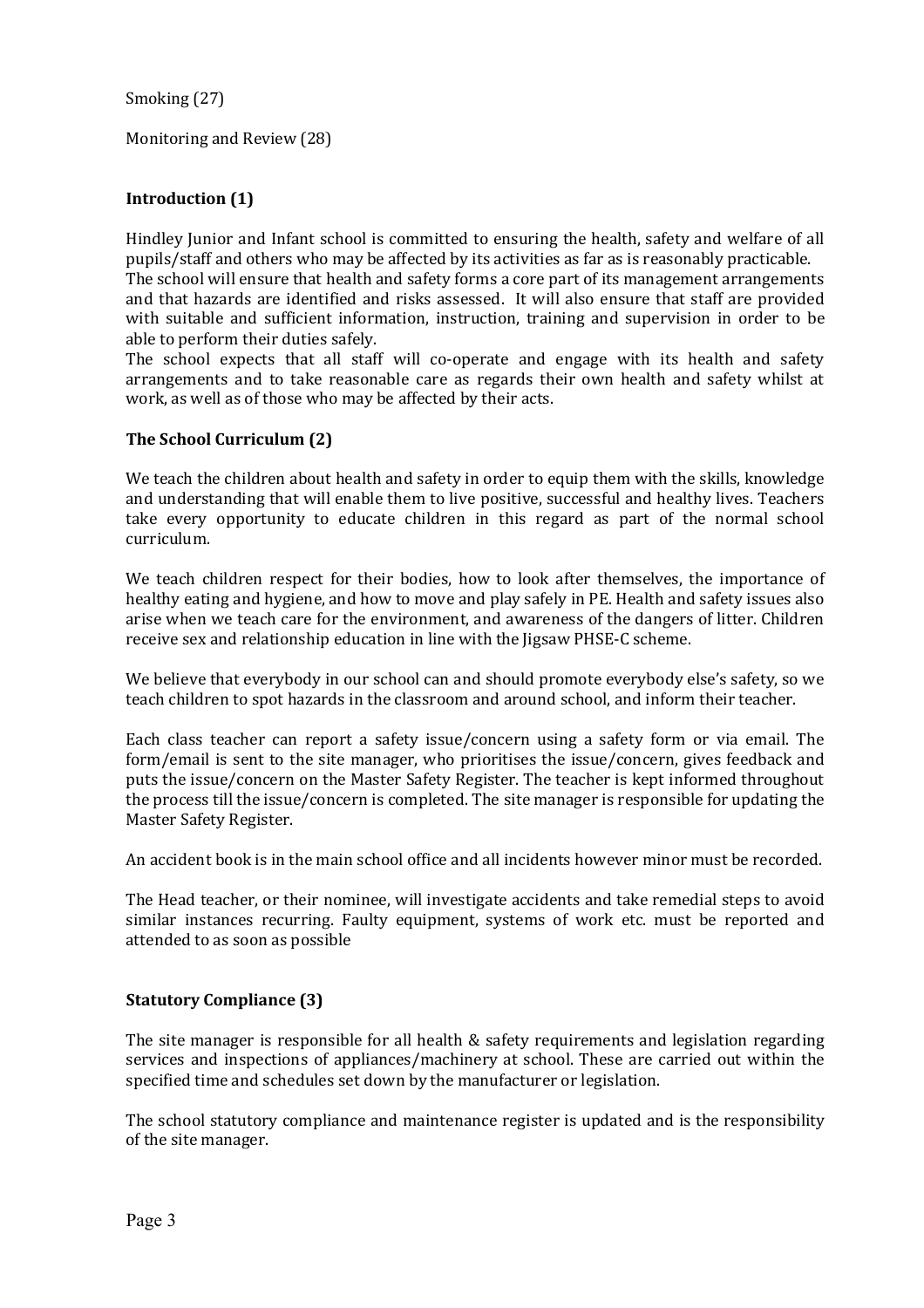#### **School Meals (4)**

Our school provides the opportunity for children to have a meal at lunchtime. We do all we can to ensure that the meals provided have suitable nutritional value. Our school promotes a healthy lifestyle; as a result if children choose to bring their own packed lunch, we encourage and promote healthier options and actively challenge parents who are regularly providing an unhealthy option.

### **School Uniform (5)**

It is the responsibility of the Headteacher to ensure that the school uniform policy is enforced. It is however, not our school policy to exclude children from the school if they, for whatever reason, do not have a proper school uniform.

We ask parents to equip their children with the necessary uniform and school equipment. If a child repeatedly attends school without the correct uniform, we will inform parents and request that they make sure their child leaves home with the proper uniform on. If a parent is having financial difficulties, and this results in a child not having the correct uniform, or not having adequate equipment, our school will do all it can to support the parent.

We ask parents not to send their child to school with 'extreme' hairstyles e.g. tramlines etc.

On the grounds of health and safety we do not allow children to wear jewellery in our school. An exception is ear-ring studs in pierced ears and watches when they can be used to help children tell the time. During Physical Education and Swimming lessons all jewellery must be removed (including small, stud earrings in PE). This is to prevent the wearer being injured or injury to someone else.

#### **Child Protection (6)**

The Designated Lead with responsibility for child protection in our school the Headteacher, Mr Wallace, who liaises with the Deputy Designated leads, Mrs. Radcliffe and Louise Powers (learning mentor). The named governor is Graham Doubleday. We follow the procedures for child protection drawn up by the LA and the Governing Body.

If any teacher suspects that a child in their class may be the victim of abuse, they should try not to investigate, but should immediately inform the named person with responsibility for child protection using the agreed safeguarding reporting procedures and channels.

When investigating incidents or suspicions, the person responsible in the school for child protection works closely with social care and other external agencies. We handle all such cases with sensitivity, and we attach paramount importance to the interest of the child.

We require all adults in school to have DBS clearance, in order to check that there is no evidence of previous offences involving children or abuse. Safer recruitment procedures are adhered to in line with government guidance.

All adults in our school share responsibility for keeping our children safe. We may on occasion report concerns, which on investigation, prove unfounded. It is better to be safe than sorry and we trust that parents, while they will naturally be upset, will nevertheless accept that the school acted in the child's best interests.

#### **School Security (7)**

The school uses the Osbourne entry system to keep its pupils, staff and visitors safe. Each member of staff has an ID proximity card showing their position at school, a personal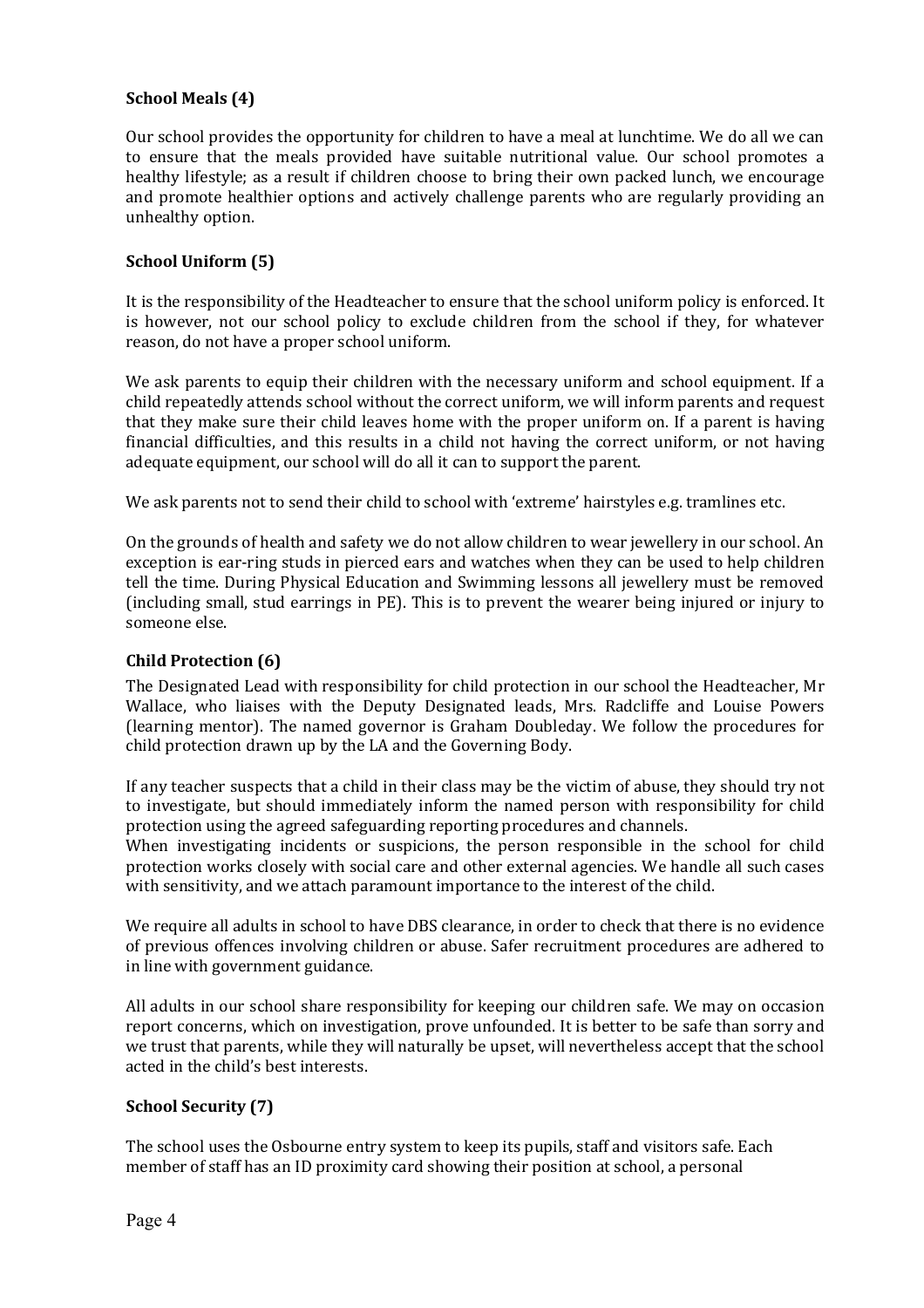photograph and DBS number. We require all staff to wear an identification badge at all times whilst in school. This has photographic ID and DBS numbers clearly displayed.

Staff are given a four digit code to open the automatic door to gain entry to the school. All staff must ensure that the automatic doors close behind them before going into school. This prevents strangers gaining entry to the school un-detected. Under no circumstances must staff share the code to anyone else unless instructed to do so by the Headteacher.

All staff must swipe in / out when coming in / going out of school. If the fire alarm activates or there is an emergency we can't print off a register for who is in attendance at school. In the interest of health and safety it's important that the register is accurate.

Visitors and contractors have to sign in/out at the entry system screen that is located in the school foyer and agree to the schools safety, safeguarding statement. Failure to comply will mean the individual will not be allowed access to the school. If the fire alarm activates, the entry system will print off a roll call showing who is in the school. The entry system prints out an identification badge that must be worn at all times. Lanyards are colour coded to make it clear which visitors are DBS checked and which are not. Yellow lanyards are given to visitors whom are DBS checked.

Pupils who arrive late for school have to sign in on the entry system (unless the learning mentor is signing pupils in at the main entrance) and any pupil that has to leave school for an appointment or any other reason sign out of the system. The entry system updates immediately and shows exactly who's in school at any time of the day. The system also gives us the opportunity to print out a roll call in the event of an emergency other than fire.

The gates leading to the school playground are opened / closed by the site manager each day at the following times:

8.40am – 8:50am

3.10pm – 3.30pm

Access is for parents and pupils coming into school in the morning and leaving at the end of the school day. The gates are audited monthly by the Site manager for any defects.

Both the entry /exit gates for vehicles are closed / opened by the site manager at the following times:

8.35am – 8:55am

3.10pm – 3.30pm

This is for the purpose of keeping both parents and pupils from vehicle movements whilst they are coming / leaving school.

If any adult working in school has suspicions that a person may be trespassing on school site, they must inform the Headteacher immediately. The Headteacher will warn any intruder that they must leave the school straight away. If the Headteacher has any concerns that an intruder may cause harm to anyone on the school site, he will contact the police.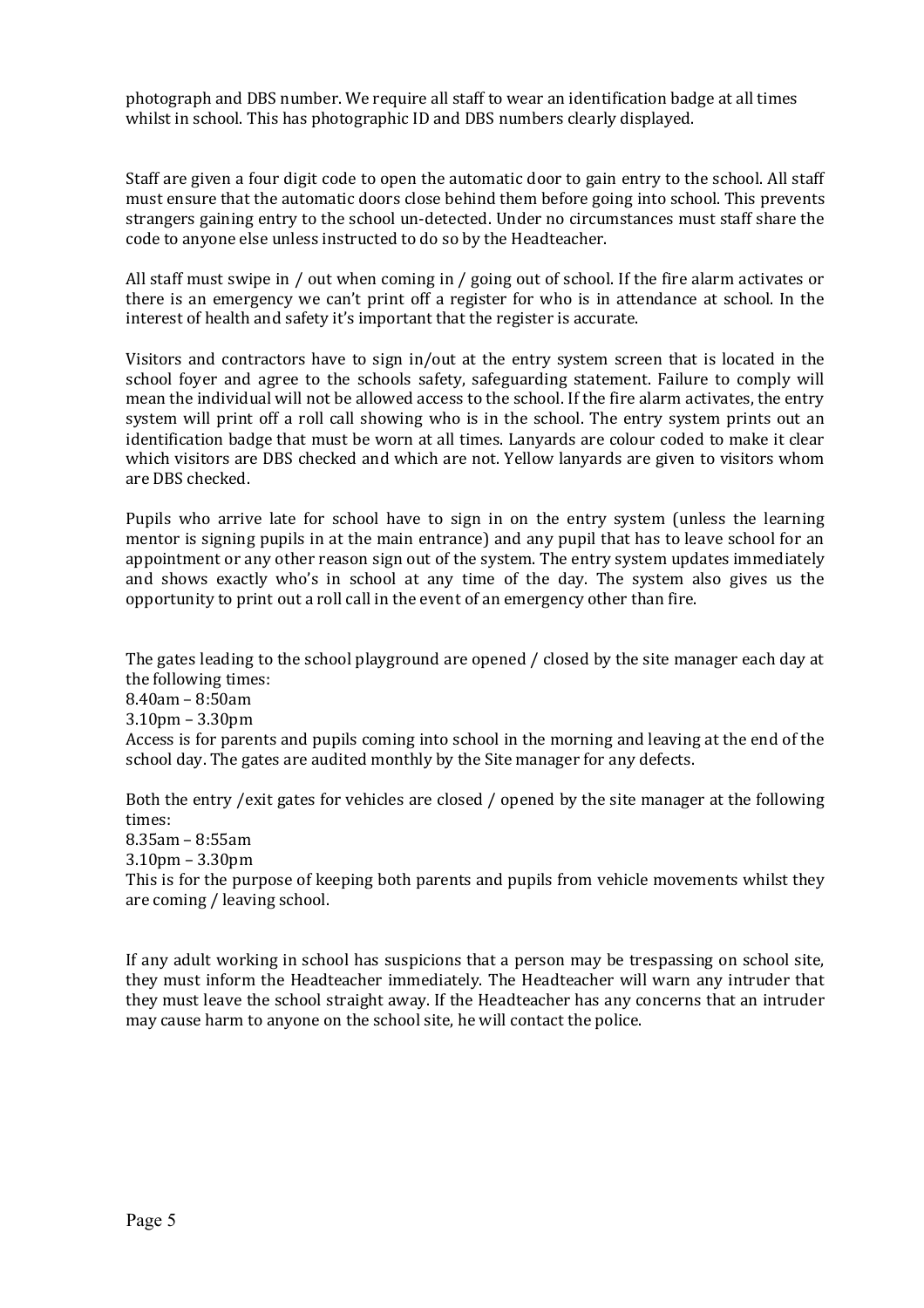#### **Auditing (8)**

The site manger carries out monthly health and safety audits of the school and these are documented. All issues/concerns are put on the health and safety register showing what actions were taken and when these were completed.

Daily audits of the outside play equipment are carried out by the site manager and are documented.

- Weekly audits: Emergency lighting audit. Lifting hoists/frames audit. Fire equipment audit. Fire alarm audit. Doors / emergency exits audit. Poolside alarms audit. Defibrillator audit. Low usage flushing audit. Disinfectant & hand sanitizer audit. Grab bag audit.
- Monthly audits: Nurse call units. Legionella audits. Stepladders audit. Emergency inhalers audit. External gate audit. Hydrotherapy pool nurse call and emergency alarms audit.

All weekly / monthly audits are carried out by the site manager and documented.

All audits are documented and stored on an encrypted cloud data base by the site manager.

#### **Safety of Children (9)**

It is the responsibility of each teacher to ensure that all curriculum activities are safe. Similarly, subject leaders will always be vigilant for hazards concerning equipment or activities related to their area of responsibility. If a teacher or subject leader has any concerns about pupil safety; they should bring them to the attention of the Headteacher before that particular activity next takes place.

We do not take any child off the school site without prior permission of the parent.

If an accident does happen, and it results in an injury, the teacher will do all he or she can do to aid the child concerned.

Should any incident involving injury to a child take place, trained members of staff will be called to assist. If necessary, the school will telephone for emergency assistance.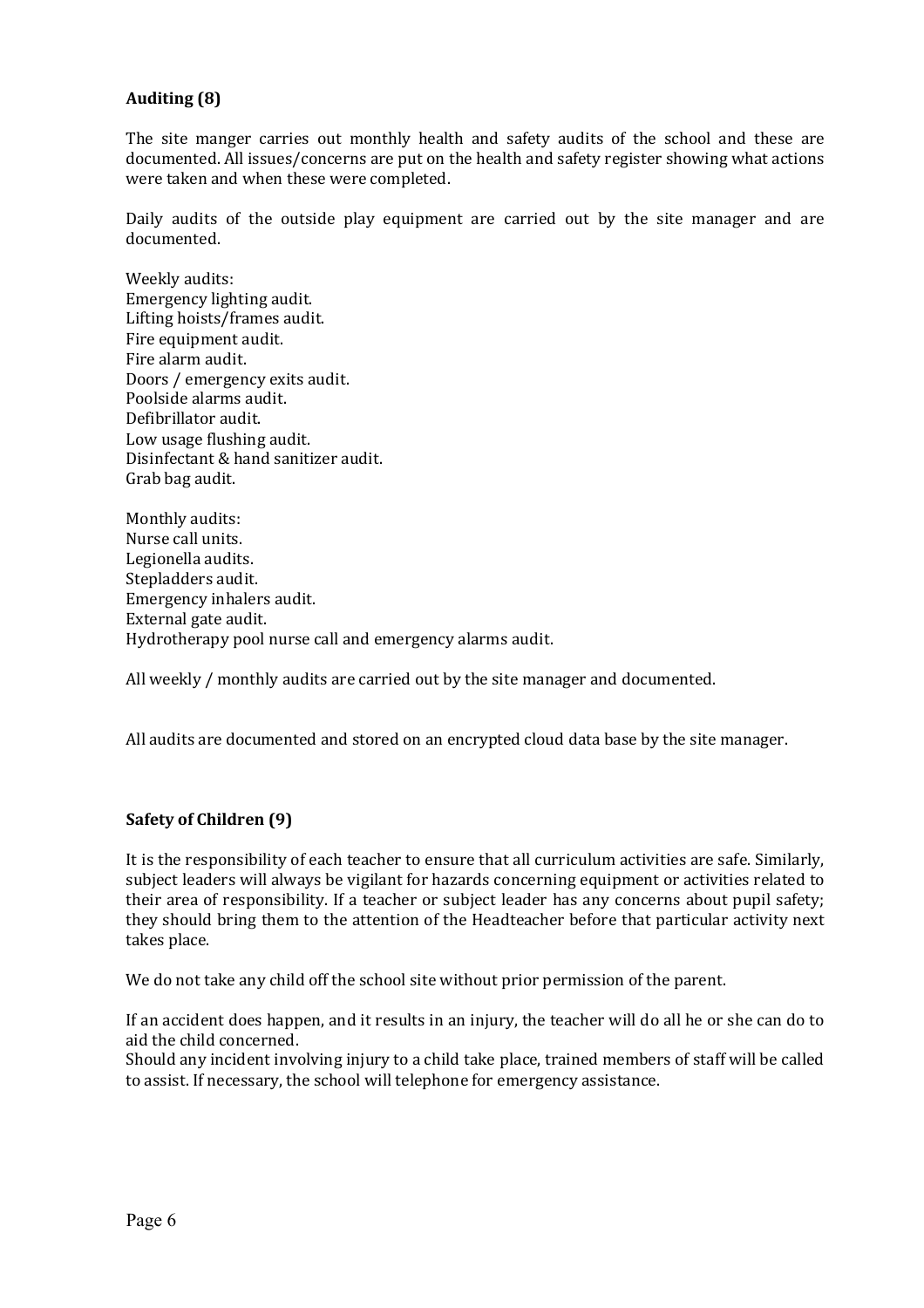#### **CCTV Monitoring (10)**

CCTV cameras are for the safety, security and welfare of staff, pupils and visitors to the school. Cameras located around school record 24 hours a day and are monitored at night and weekend by EMCS East Midlands Control Station. See attached site drawing fig-1. Cameras are positioned on the entrances to the school playground, entrance / exit to the carpark, school hall emergency doors, reception area/foyer, carpark, school yard, and the front of the building.

#### **First Aid (11)**

We have three 'First Aid' stations which are clearly visible and signposted in school. See attached site drawing fig-2. School has a contract with a professional company who audit and replace the contents of first aid boxes on a monthly basics. The site manger checks and replenishes the first aid boxes in-between visits from the first aid company.

Location of first aid boxes:

- 1) Staff room
- 2) Laundry room
- 3) School playground
- 4) Site managers office

We've also got an AED that is positioned in the main corridor and audited on a weekly basis by the site manager.

#### First aid training

Three members of staff have had first aid at work level three training. Seventeen members of staff have had Paediatric first aid training. Four members of staff have had diabetic injection training. Four members of staff have had nasal suctioning training.

A record of staff who are first Aid trained is kept by Steven Hyde.

A fully stocked first aid kit must be taken on school outings. Any inhalers for specific children must also be taken. These are stored in the site manager's office.

Transport to hospital: When a first aider considers it necessary, the injured person will be sent directly to hospital (normally by ambulance). Parents / carers will be notified immediately of all major injuries to pupils.

No casualty will be allowed to travel to hospital unaccompanied and an accompanying adult will be designated in situations when the parents/carers cannot be contacted in time.

We record in the school accident book all incidents involving injury, and in all head injury cases we inform the parent via a telephone call. Should a child be quite seriously hurt, we contact the parents through the emergency telephone number that we keep on file. We update these numbers annually, but it is essential that parents inform us when contact details change.

There may be rare occasion when it is necessary for staff to restrain a pupil physically, to prevent them from inflicting injury to others, causing self injury, damaging property, or being disruptive. In such cases only the minimum force necessary may be used, and any action taken must be only to restrain the pupil. On these occasions parents will be informed. See positive Handling policy for further detail.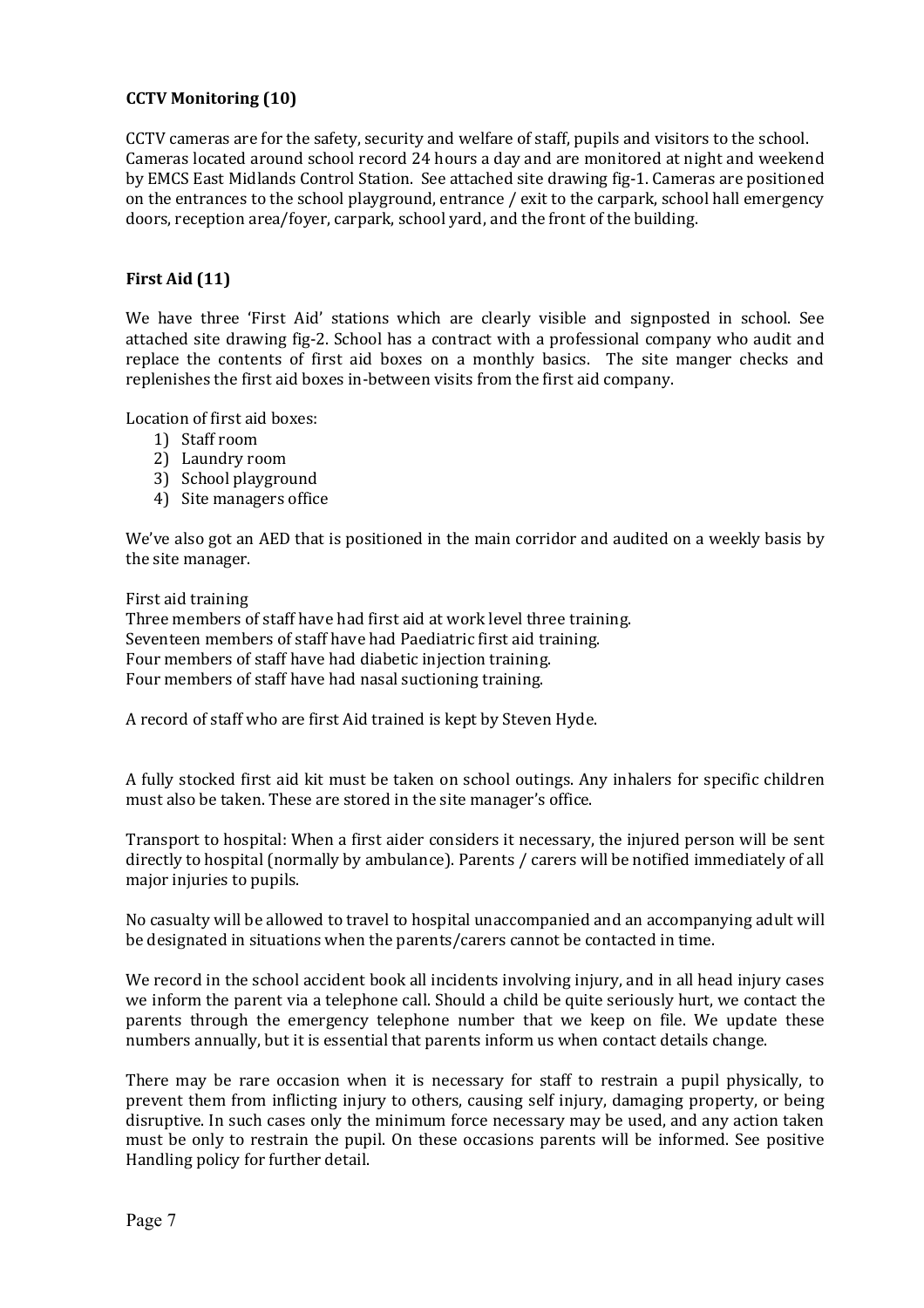#### **Emergency Inhaler kits (12)**

We have two emergency inhaler kits around school which are displayed on the site plans that are displayed around school. See attached site drawing fig-2. There is a register inside of each kit showing which children are allowed to use the inhaler in the event of an emergency. The kits are audited and documented by the site manager on a monthly basics.

The Inhaler kits are displayed in the following areas:

- 1) Head teachers office
- 2) School office

#### **Issuing Medicines (13)**

Please see 'Administration of Medication Policy'

#### **Fire Safety (14)**

The site manager audits the school every week to make sure that all fire equipment, fire doors, and fire alarm system are working correctly. These audits are documented with any issue/concerns recorded and dealt with by either the site manager or the appropriate contractor.

Fire drills are held once every term and documented by the site manager. The school fire and emergency evacuation procedure is displayed in all rooms. All staff must ensure that they are familiar with the procedure in case of emergency. If staff have any questions or concerns they should speak to the site manager. See attached site drawing fig-3 & fig-4.

The school has an annual fire risk assessment carried out by a contractor that includes measures to reduce or eliminate the risk of fire.

#### **Contractors (15)**

Both the school and the contractor we use have responsibilities under health and safety law. Everyone needs to take the right precautions to reduce the risks of workplace dangers to staff and pupils. We make sure that everyone understands the part they need to play in ensuring health and safety in the workplace is adhered to.

All contractors coming onto site must comply with health & safety legislation and the school rules. They must hold the relevant qualifications/certification and provide risk assessments and method statements for the tasks they are carrying out whilst working at school. Contractors must have, and provide proof of, public liability insurance before the do any work at school. Work involving potentially significant risks (for example work at height) must not be undertaken whilst working alone. The site manager is responsible for all contractors coming onto site and that they comply with the above.

All contractors must sign in/out of the contractors induction pack. Failure to do so will mean the contractor will not be allowed on site. See attached fig-5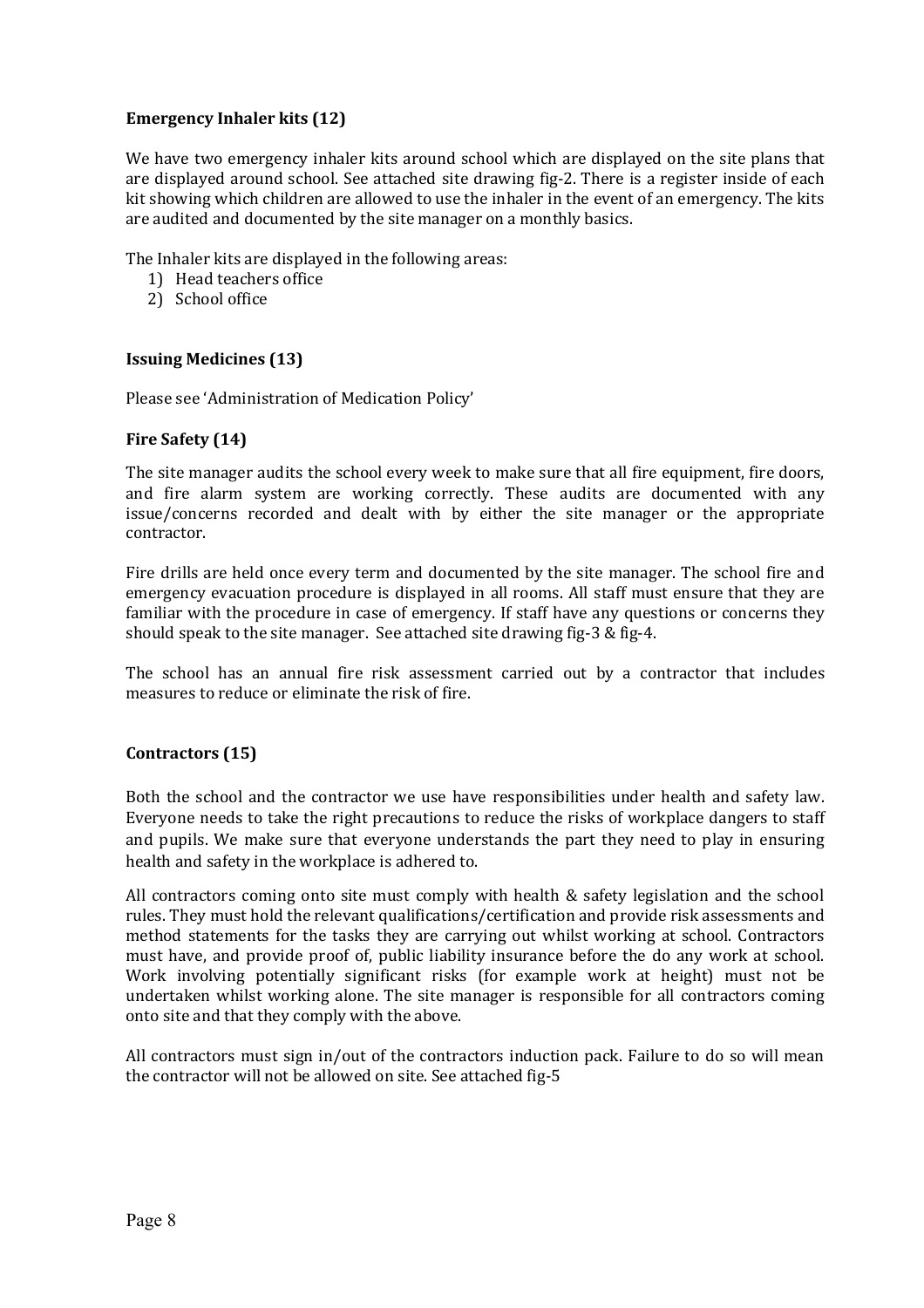#### **Seat Belts (16)**

In the UK, wearing a seat belt is a legal requirement if belts are fitted. We use coaches and mini buses only when seat belts are provided. We instruct the children to use seat belts at all times when the bus is moving.

#### **Internet and E Safety (17)**

We protect and educate pupils and staff in their use of technology. We regularly use the internet in school, because it has educational benefits. In order to minimise the risk to children coming across unsuitable material, we provide constant supervision, and we only use filtered service, selected links, and child friendly search engines. Regular Securus checks are carried out by designated staff members and reported back to the Head teacher. Parents are asked to sign authorisation for their child to use the internet. We also seek parental permission before using children's work on the school's website, or in newsletters and other publications. The school has an Internet and E safety policy in place which all parents have access to.

#### **Theft and other criminal acts (18)**

We take the act of theft and criminal acts very seriously. The teachers or Headteacher will investigate any incidents of theft involving children. If there are serious incidents of theft from the school site, the Headteacher will inform the police.

Should any incident involve physical violence against a teacher, we will report this to the Health and Safety Executive, and support the teacher in question if he or she wishes to report the matter to the police.

#### **Health and Welfare of Staff (19)**

We do not tolerate inappropriate behaviour towards staff and we operate a zero-tolerance policy regarding verbal abuse, demanding behaviour or any displays of aggression. Any person/s violating the above will be immediately asked to leave the school.

Staff will report any such incidents to the Head teacher: we have clear whistle blowing policies in line with LA policies. The school will work in partnership with the LA and police when inappropriate behaviour/ individual conduct compromises the school's aims in providing an environment in which the pupils and staff feel safe.

#### **Electrical Safety (20)**

The Importance of Electrical Safety. Almost everything in a workplace setting today operates on electricity. This passage of electricity can cause great pain, burns, and even fatalities.

All electrical issues/faults must be reported to the site manager. All electrical sockets at school have been fitted with safety plugs. We carry out both fixed appliance testing and portable appliance testing every 12 months. Fixed electrical testing is done every five years. Personal items of equipment (electrical or mechanical) should not be brought into the school without prior authorisation and must be subjected to the same tests as school equipment. The site manager will conduct a visual inspection of plugs, cables and electrical equipment prior to use. The site manager is responsible for all the above to be documented.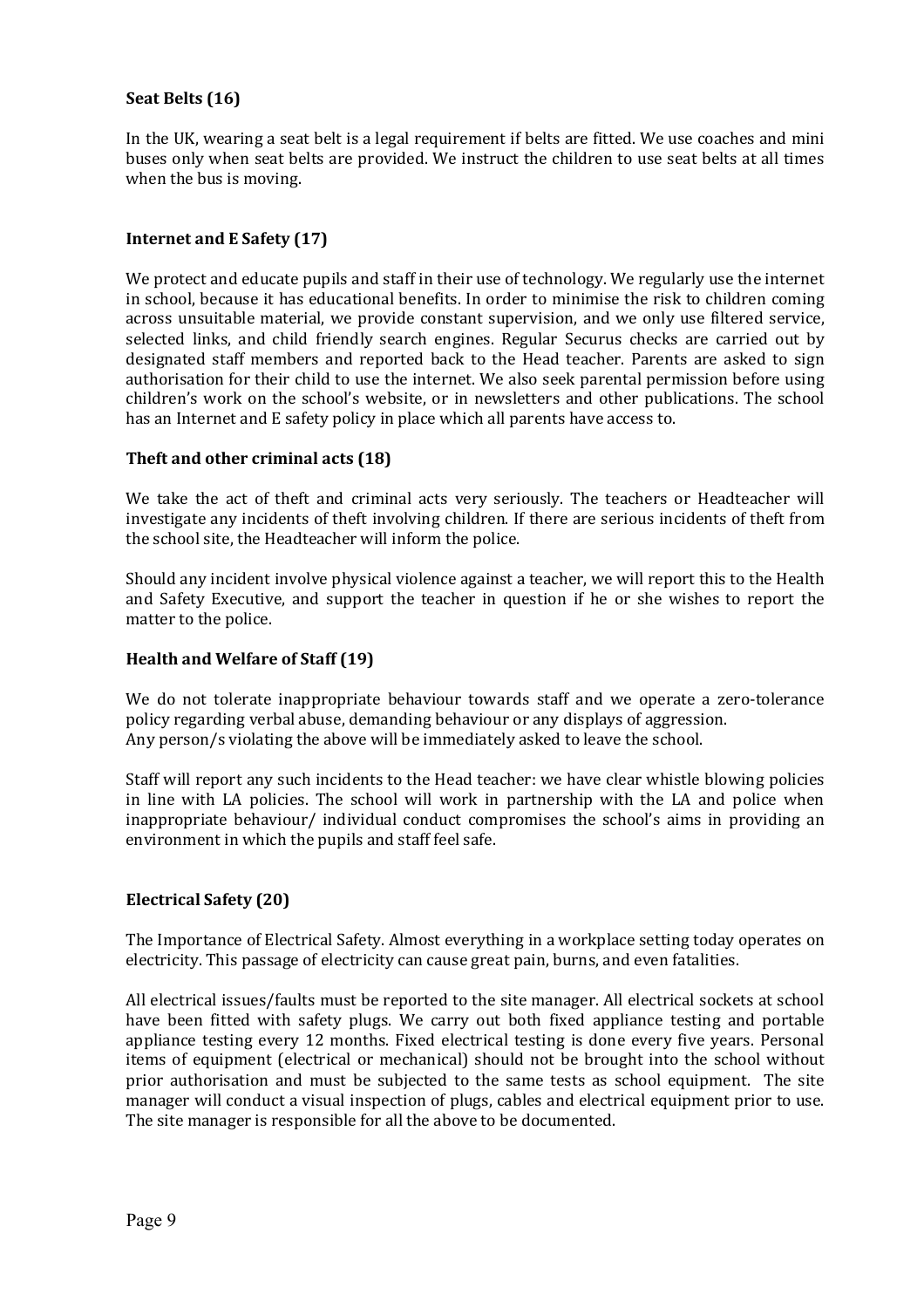All electrical appliances brought on to site by contractors/visitors must be inspected by the site manager. It's the reasonability of the contractor/visitor to be able to show proof of PAT testing. Failure to show that an item has been PAT tested will mean the item cannot be used at school.

Avoid extension leads as much as possible. If you are going to use an extension lead speak to the site manager who will conduct a visual inspection of the lead.

#### **Playground Equipment (21)**

This equipment is only to be used during the school day (9am – 3.15pm). School will not accept responsibility for children using the equipment before or after school. It is the responsibility of the teacher on duty to check to see if the wooden equipment is dry enough to use. The playground equipment is audited daily by the site manager. These audits are documented, with issue/concerns recorded and dealt with by either the site manager or the appropriate contractor. The site manager is responsible for checking the playground equipment and all the above is documented.

If an item of equipment is unsafe the site manager will communicate to staff through a red safety alert. Also the equipment will be taped off using waring tape. Under no circumstances must the equipment be used if a red safety alert has been issued. Once the equipment is safe to use the site manager will communicate to staff a green safety alert

#### **Unsupervised Children (22)**

If parents choose to leave their children unsupervised at the start or end of the school day, school will not accept responsibility for these children.

#### **Dogs on Site (23)**

Support dogs (guide dogs, hearing dogs etc) are allowed onto the school site. However, other dogs are not allowed inside the school grounds, except in special circumstances with the permission of the Head teacher and Governors. Signage has been put around the perimeter of the school to inform people of no dogs allowed on site.

#### **Use of Car Park (24)**

Parking on the school premises is allowed in the designated areas. There are a small number of disabled spaces available for adults and /or children with additional needs. The 'drop off zone' is not to be used for parking by parents or staff.

We operate a one way system coming in / going out of the school carpark. This must be adhered to at all times.

The school operates a mandatory 5mph speed limit whilst on the school premises/carpark.

The users of the car park do so at their own risk. Hindley Junior and infant school will not accept liability for any accidents, damage or loss incurred.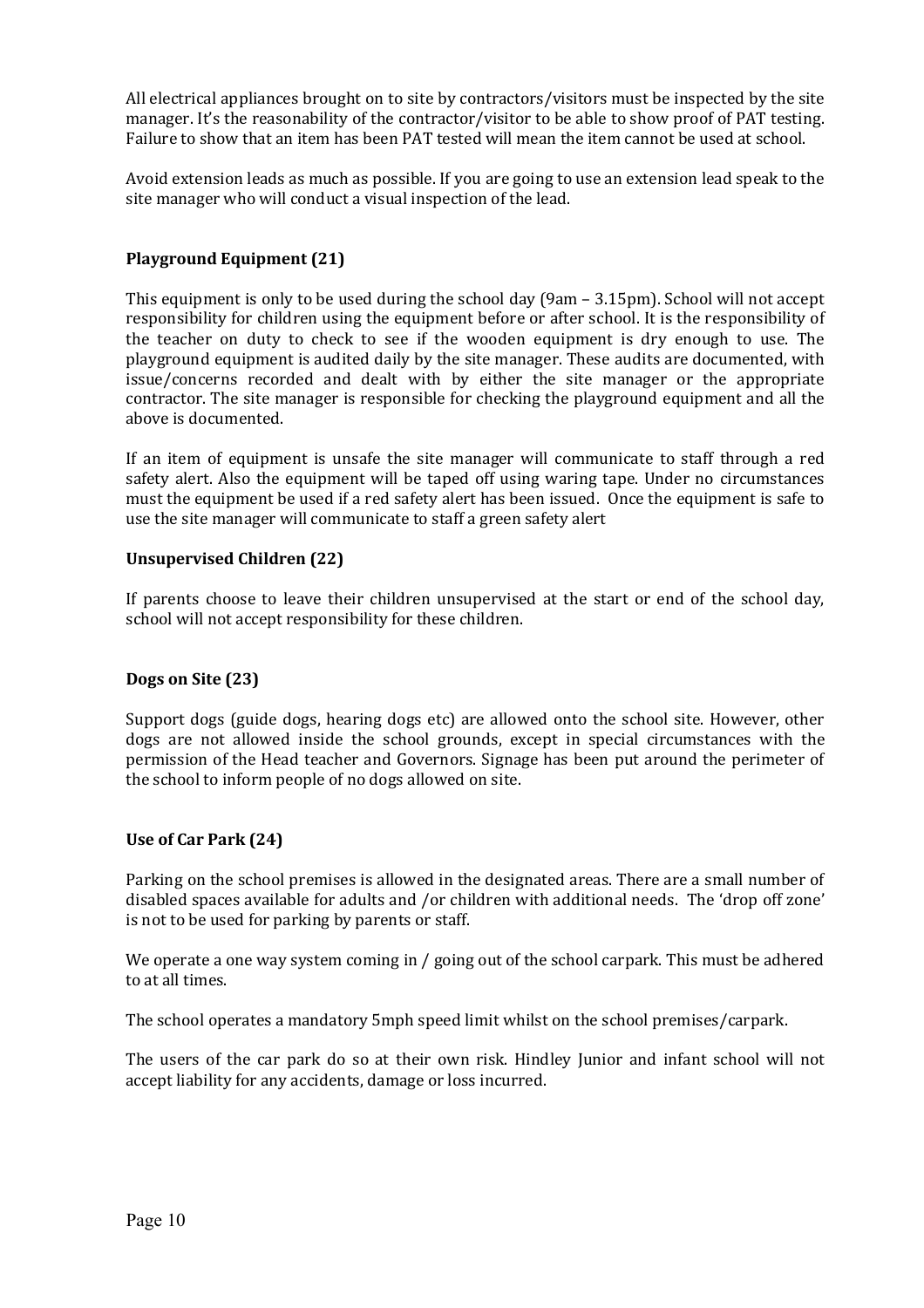#### **Out of School Visits (25)**

Staff must complete a Risk Assessment and comply with the Educational Visits Policy on out of school visits. A copy of the Risk Assessment must be given to the Headteacher prior to the visit taking place. All risk assessments are shared with the LA on the Evolve system.

#### **Adverse / Severe Weather Conditions (26)**

If we have snow or Icey conditions the schools procedure for adverse weather conditions will be put into place see attached fig-6 & fig-7.

In the event of severe weather conditions the school follows the LA guidance regarding the closure of schools.

#### **Smoking (27)**

Hindley Junior & Infant school is a no smoking premises, and this also includes e-cigarettes. Anyone found smoking on the premises will be asked to leave and this includes the carpark.

#### **COVID-19 (28)**

School liaises with LA Public Health, The National Institute for Health Protection (NIHP) and Department for Education to ensure that protective measures regarding COVID are adhered to at all times. At the time of writing this policy, measure included the following:

If you have cough, high temperature, self-isolating or been in contact with someone who's ill, you must not come into Hindley Junior & Infant School.

You must carry out a lateral flow test and arrange for a PCR test. No one should come into school if they are positive, have tested positive on a lateral flow test or are waiting results of a PCR test.

You have to wear a mask whilst you are in the school. If you have an exemption to wearing a mask you must let the site manger know and show proof of exemption.

You must give your name and contact number to the school office. We require this information for NHS test and trace.

Please use the hand sanitizer provided in the foyer before you sign in using the entry system,

Once in the school please wash your hands using soap and water.

Avoid touching your face with hands especially following contact with surfaces.

Maintain a distance of two meters from everyone in school.

If you have to go out of school for whatever reason, you must use the hand sanitizer provided in the foyer when you come back into school and then wash your hands using soap and water.

We take the safety/hygiene of our staff/pupils very seriously. Failure to comply with the above and you will be asked to leave the school premises.